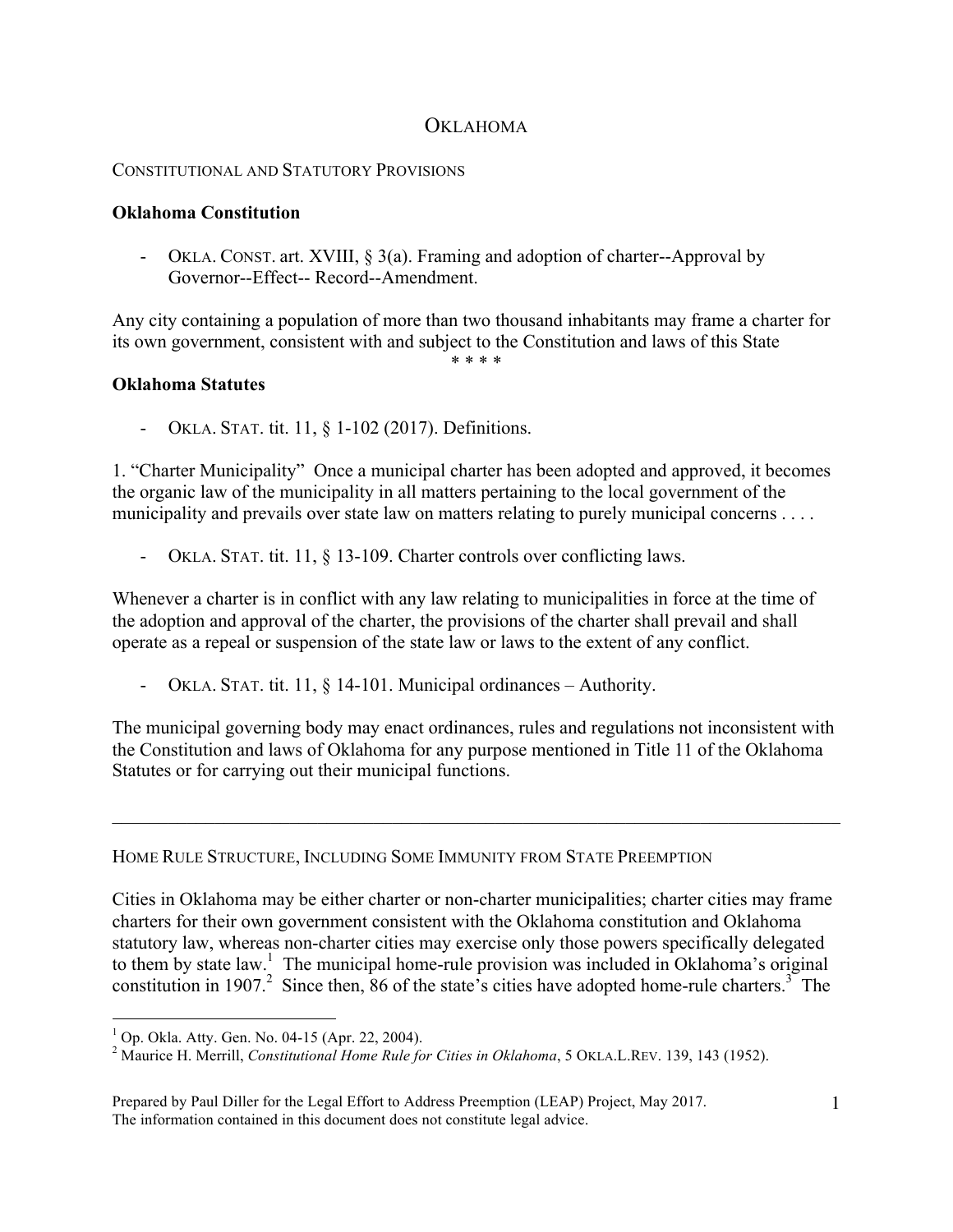purpose of the constitutional provision was to emancipate cities from the control formerly exercised over them by the territorial legislature.<sup>4</sup> The courts have interpreted this section to be self-executing,<sup>5</sup> although the legislature has expounded upon its meaning through subsequent legislation that recognizes charter city immunity from preemption for "matters pertaining to the local government."

Charters, which are considered the city's "constitution" or "fundamental law," "supersede state law *only* when they affect a subject that is deemed to lie exclusively within municipal (or local) concern."<sup>6</sup> With respect to state functions, or mixed state-local functions, by contrast, the state's constitution and "general laws" prevail.<sup>7</sup> Hence, the judiciary plays a crucial role in defining those "municipal concerns" in which a charter provision will trump state law.

The courts have not articulated a clear test, but in the course of deciding individual cases they have held or noted in dicta that the following are matters of pure municipal concern:

- 1) "the removal or discharge of appointed officers or employees," including police officers;<sup>8</sup>
- 2) the scheme for appointing a city's library board;<sup>9</sup>
- $3)$  the modes and methods of municipal elections;<sup>10</sup>
- 4) the manner of publishing of official city notices;<sup>11</sup>
- 5) tax foreclosure for street paving.<sup>12</sup>

From this list, one might conclude that Oklahoma charter cities enjoy immunity in structural, personnel, and perhaps even fiscal matters, at least when they relate to enforcement of local priorities like street paving. While structural home rule appears to be the most robust for charter cities, even in that realm the Oklahoma Supreme Court has noted that with respect to some

Prepared by Paul Diller for the Legal Effort to Address Preemption (LEAP) Project, May 2017. The information contained in this document does not constitute legal advice.

<sup>&</sup>lt;sup>3</sup> See Ballotpedia, Cities in Oklahoma, *available at* https://ballotpedia.org/Cities in Oklahoma. The 86 cities include the state's largest—Oklahoma City and Tulsa. *See* Oklahoma City, Guide to City Government 3 ("The Charter, the "Constitution" of the City, was adopted in 1911."), *available at*

https://www.okc.gov/home/showdocument?id=3584; Tulsa, Okla, 1989 Amended City Charter, *available at* Municode.com:

https://www.municode.com/library/ok/tulsa/codes/code\_of\_ordinances?nodeId=CD\_ORD\_1989AMCH.

 $4 \text{ State ex rel. Short, Atty.}$  Gen. v. Callahan, 221 P. 718, 720 (Okla. 1923).

<sup>5</sup> Owen v. City of Tulsa, 111 P. 320, 323 (Okla. 1910).

<sup>6</sup> Simpson v. Dixon, 853 P.2d 176, 186 (Okla. 1993).

 $^7$  *Id.* at 186; Lee v. Norick, 447 P.2d 1015 (Okla. 1968) (holding that the removal of a municipal court judge is both a state and local matter).

<sup>8</sup> Goodwin v. Oklahoma City, 182 P.2d 762, 764 (Okla. 1947).

<sup>9</sup> State ex rel. Brown v. Dunnaway, 248 P.2d 232, 234 (Okla. 1952)

<sup>&</sup>lt;sup>10</sup> *Simpson*, 853 P.2d at 185 (implying that charter cities have control over pre-balloting functions like "(a) what officials are to be elected, b) whether there will be a primary runoff or a partisan or nonpartisan ballot, (c) the geographical area within the city from which the selection is to be made, (d) the time for holding the election and (e) the number of elections to be held").<br><sup>11</sup> Oklahoma Journal Pub. Co. v. City of Oklahoma City, 620 P.2d 452 (Okla. 1979).<br><sup>12</sup> Berry v. McCormick, 217 P. 392, 394 (Okla. 1923) (upholding a local tax foreclosure procedure t

a resident's failure to pay for street paving because "street paving is a municipal affair").